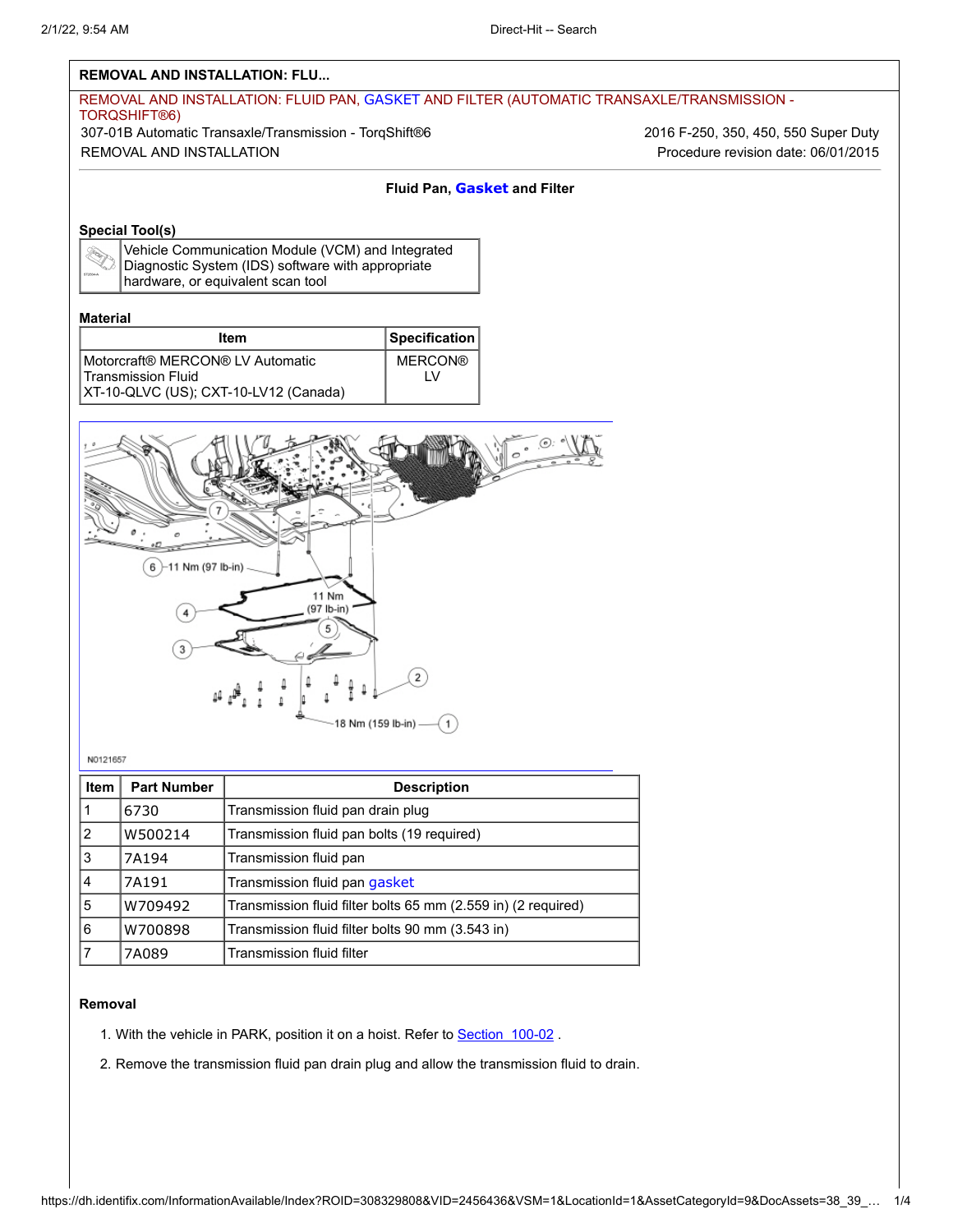

3. Install the transmission fluid pan drain plug. Tighten to 18 Nm (159 lb-in).



4. **NOTE:**The transmission fluid pan gasket is a reusable gasket. Do not discard the transmission fluid pan gasket.

Remove and 19 bolts and remove the transmission fluid pan and gasket.



5. Remove and 3 bolts and remove the transmission fluid filter.



# **Installation**

- 1. If reusing the filter, inspect filter seal for damage.
- 2. Lubricate the O-ring seal with clean transmission fluid, install the transmission fluid filter and the 3 bolts.
	- Tighten to 11 Nm (97 lb-in).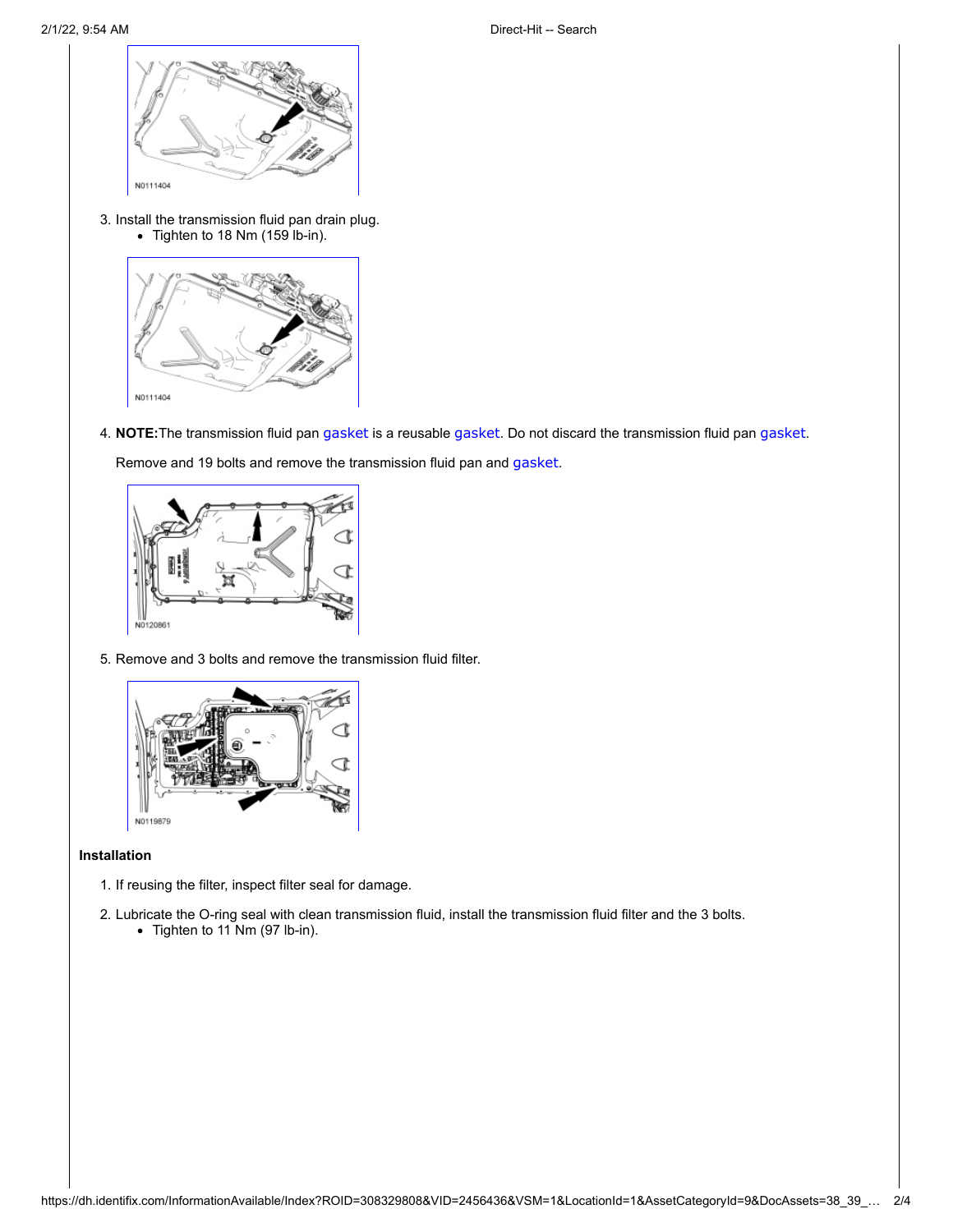

3. **NOTE:**The transmission fluid pan gasket is a reusable gasket.

Clean the transmission pan and gasket. Inspect the transmission fluid pan gasket for damage and install a new transmission fluid pan gasket if necessary. Make sure the magnet is clean and free of debris.

- 4. Install the transmission fluid pan gasket, transmission fluid pan and install the 19 bolts. Tighten the bolts in a crisscross pattern.
	- Tighten to 9 Nm (80 lb-in).



5. Fill the transmission with clean transmission fluid. Refer to Transmission Fluid Drain and Refill.

Copyright © 2017 Ford Motor Company